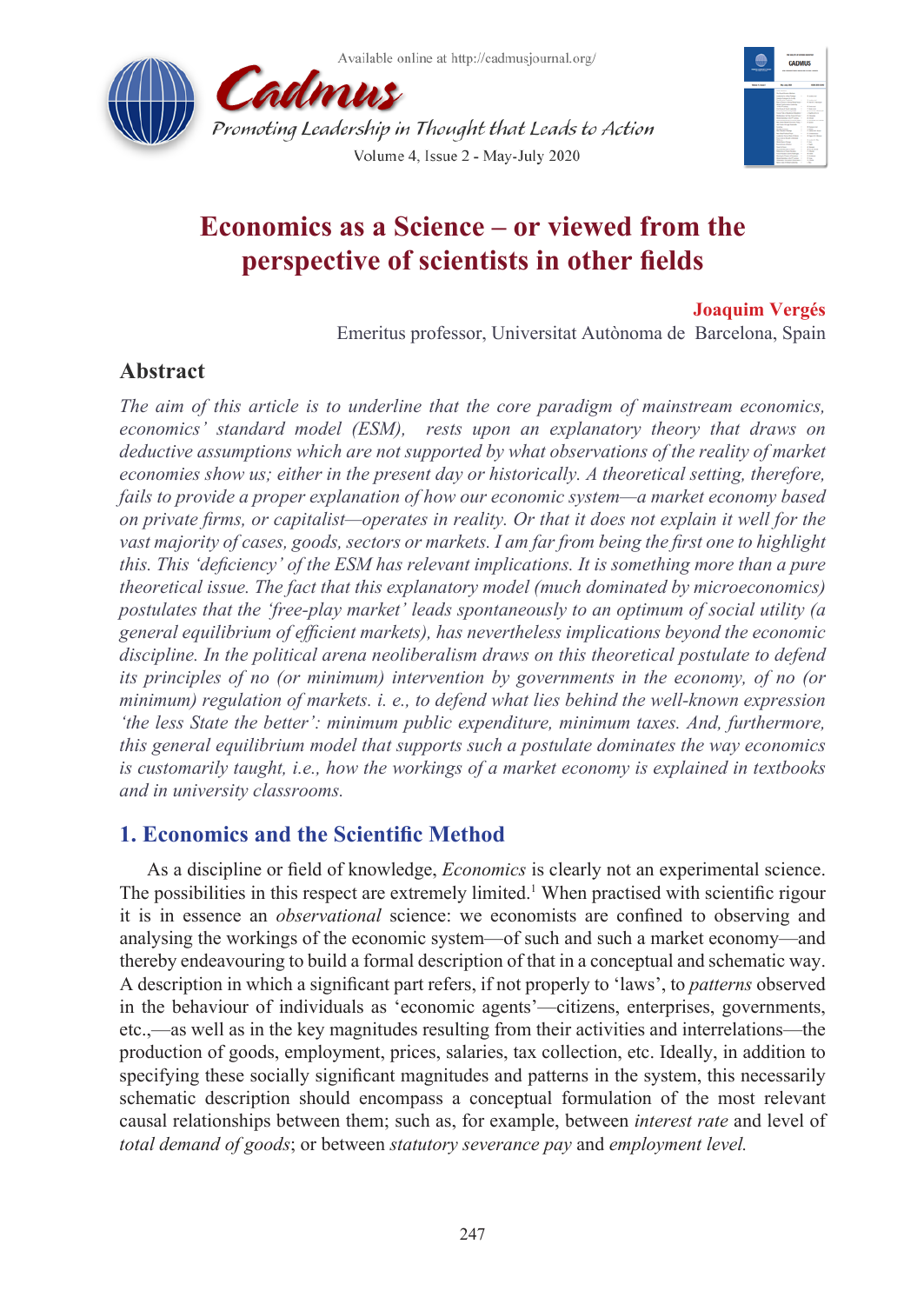As in any field of knowledge, or of study, the first step in an explanatory theory of the functioning of a market economy is (or was) a previous conceptual, *deductive* formulation of its basic elements, and of the mentioned patterns of behaviour and interrelations. In other words, a certain general *theoretical framework*; a *previous* interpretative model based on *deductive hypotheses* i.e., a conceptual outline that pre-describes,—through making logical simplifications and abstractions—which are currently considered to be the essential elements of the reality under analysis: the workings of the market's or the capitalist economic system: An initial, provisional theoretical description which allows the formulation of verifiable hypotheses and predictions about the dynamic behaviour and interrelations of these essential elements concerning the functioning of the system.

But, of course, this is, or should be, only the first step. From this stage, it is expected that this explanatory theory based on deductive assumptions be progressively revised as a result of being put to the test, confronted with the empirical observations to be gathered. Checking whether these confirm or refute—in what regard and to what extent both the general theoretical framework, axioms and hypotheses on which it is based, and the predictions derived from it.[2](#page-10-1) However, there are elements to affirm—as it is subsequently argued here that the *standard model* of the conventional, orthodox economics currently dominant is still largely stuck at that first step: that of purely deductive hypotheses, in the sense that they are kept unrelated to comparisons with the overwhelming empirical evidences available.

From this perspective, the essential part of the scientific method—dealing with a discipline such as Economics (or *economic analysis*) [3](#page-10-2) —is that any given explanatory theory is good or not insofar as it succeeds in providing a satisfactory explanation of the reality in question. If reiterated observations of that reality show that such theory does not explain it well, or does not explain it in a significant number of cases, that explanatory theory must be revised or replaced by another that better fits the reality observed, the empirical evidence gathered.

The central paradigm of the orthodox or conventional economics, that is, the mainstream economics' *standard model* (hereinafter ESM) can be summarised as follows: "(a) if unconstrained by interventions from public authorities, the market for each good (product or service) will *spontaneously* end up being a competitive and in-equilibrium market (with numerous enterprises, none of which holding market power; all selling at a price equal to their marginal cost which in turn will be equal to their average cost). This stands as a general principle (for any good in the economy), with only a few exceptions (situations of 'natural monopoly'). And (b) if for Labour and other factors there also exist free-play markets, then the overall result of this free operation of market forces in the whole economy constitutes a social optimum of economic well-being (in terms of full use of resources, resulting basket of goods and services, and income distribution)".

With this background, the aim of this article is to underline that this ESM paradigm rests upon an explanatory theory that draws on deductive assumptions which are not supported by what observations of the reality of market economies show us; either in the present day or historically. It is, indeed, an explanatory theory that fails to provide a proper explanation of how a market or capitalist economic system operates in reality. It does not explain the system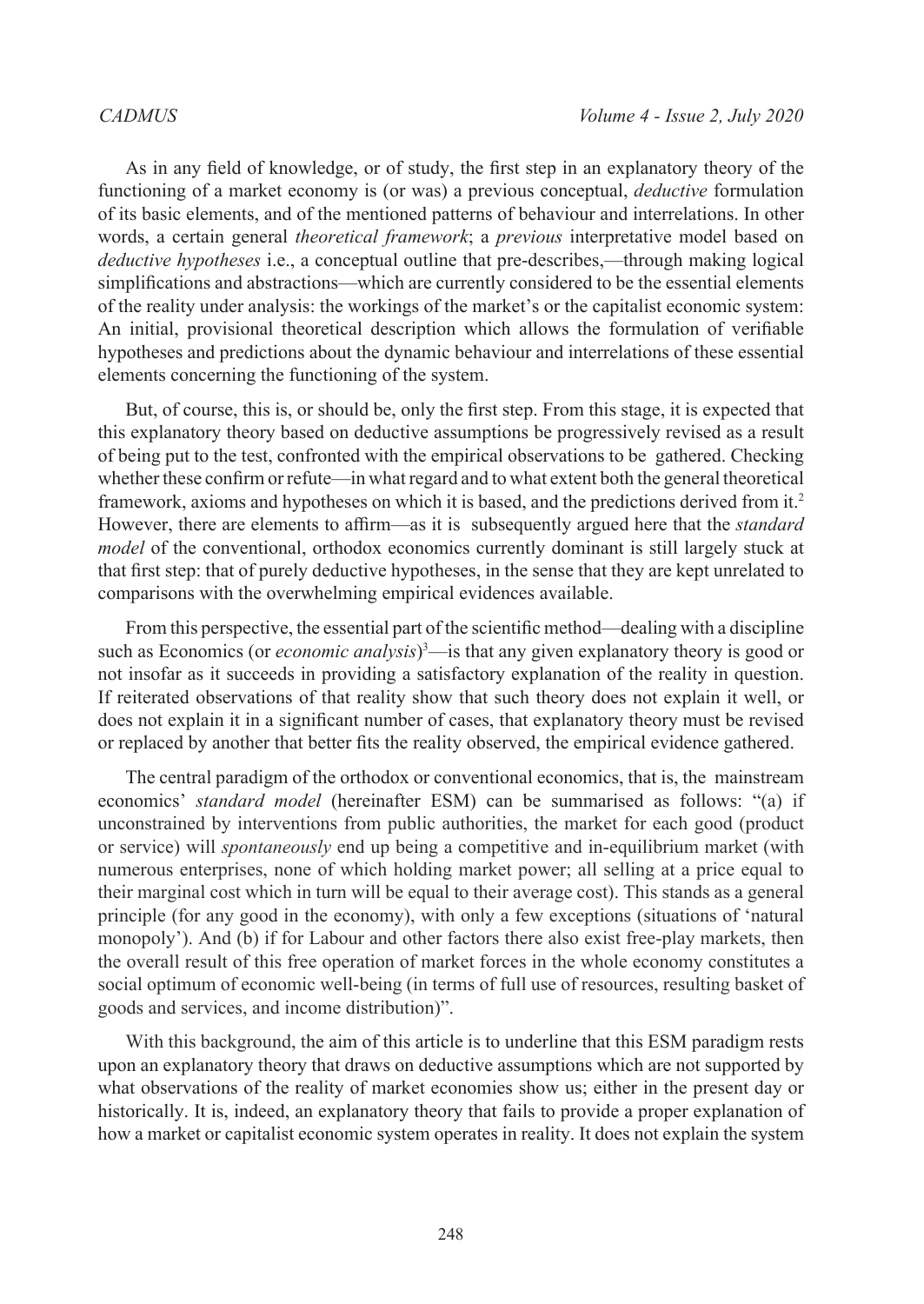well for the vast majority of cases, goods, sectors or markets. I am far from being the first one to highlight this.

"Modern economics is not very successful as an explanatory endeavour. This much is accepted by most serious commentators on the discipline, including many of its most prominent (See, for example, Rubinstein 1995:12; Lipsey 2001: 173; Friedman 1999: 137; Coase 1999:2; Leontief 1982:104. (...)"

(Tony Lawson, "Modern Economics: the Problem and a Solution", in Fullbrook 2004: 21)

(Note that, probably not by chance, the last three authors cited by Lawson in the paragraph above are Nobel Prize laureates in Economics).

That deficiency of the ESM has relevant implications. It is something more than a pure theoretical issue. The fact that this explanatory model of the academically mainstream economics (much dominated by *microeconomics)*[4](#page-10-3) postulates that the 'free-play market' leads spontaneously to an *optimum of social utility* (a general equilibrium of efficient markets), $5$  has nevertheless implications beyond the economic discipline. In the political arena neoliberalism draws on this postulate to defend its principles of no (or minimum) intervention by governments in the economy, of no (or minimum) regulation of markets, i.e., to defend what lies behind the well-known expression 'the less State the better': minimum public expenditure, minimum taxes.

And, of course, the *general equilibrium* model that supports such a postulate dominates the way economics is taught, how the workings of a market economy is explained in textbooks and in university classrooms: Conveying to readers and students a theoretical description, a set of explanatory axioms, which do not actually fit in, regarding fundamental elements, with the economic reality of our societies; a theoretical model which rather refers to an imagined market economy. In this regard, the use of certain typical concepts, such as '*imperfect* information', 'economics of *imperfect* competition', or 'market *imperfections*,' by mainstream neoclassical economists, to refer to features which in fact are normal and central to our market economies is quite significant. Scientific colleagues in other fields—including other fields of social sciences—often find it *funny* that we economists consider the economic reality to be *imperfect* because it is bent on disagreeing with the description that the standard theoretical model in economics postulates.

But in any case, this is the theoretical paradigm that in general the economists who advise, recommend or decide on economic policy measures (of governments as well as international organisations) have learned—and often also taught. And to the extent that such paradigm does not match the reality of how our economies function (regarding fundamental matters, not in-detail aspects), the economic policy measures that these professional economists design or apply taking such a paradigm as reference framework have a high risk of being wrong, useless or counterproductive for the collective wellbeing. In the same sense that an anatomy & physiology that would not describe well the functioning of a particular organism could lead to incorrect predictions or wrong diagnoses, and consequently to useless or counterproductive treatments or recommendations.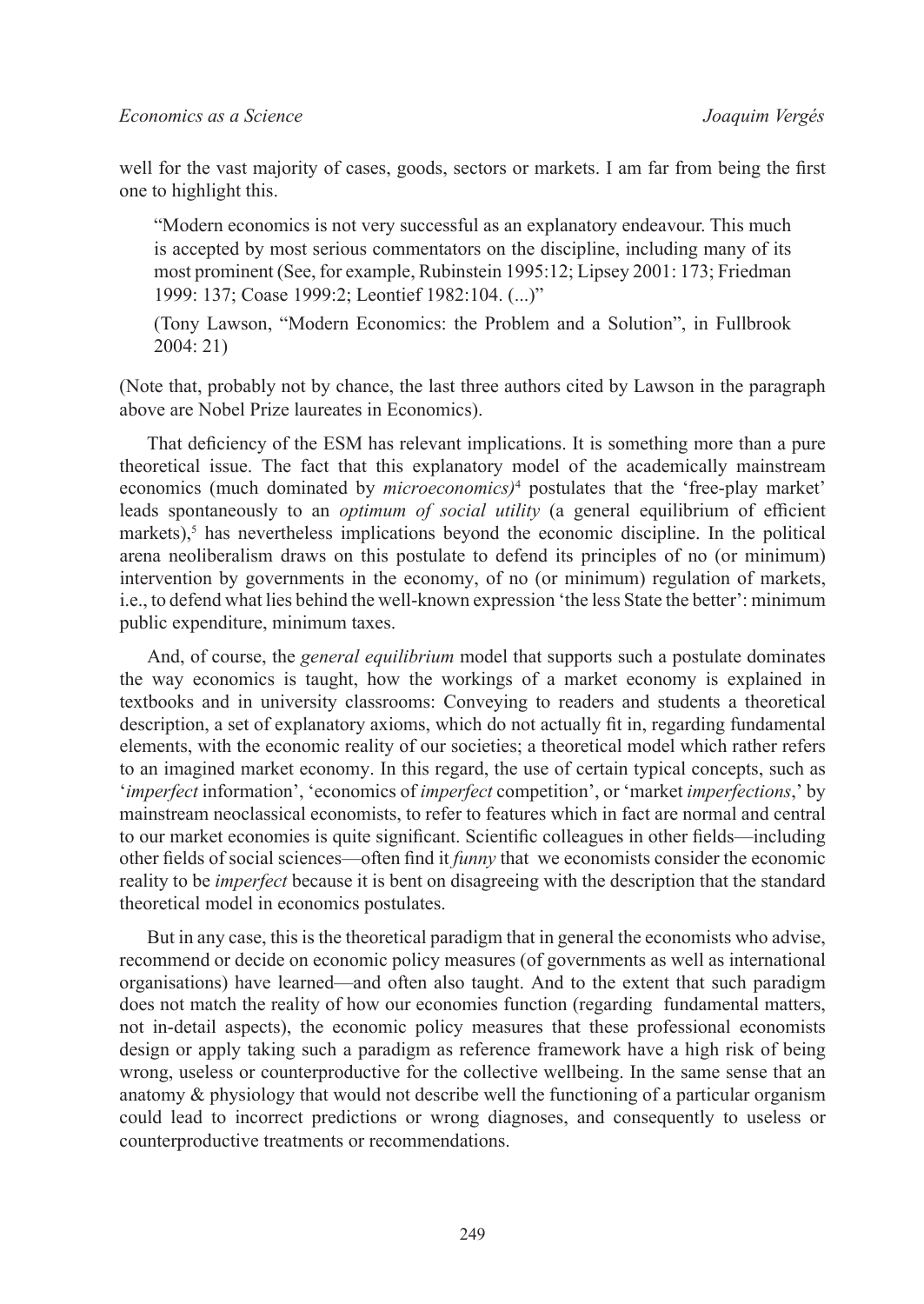Thus, insofar as the ESM is a theoretical framework that does not describe/explain well the reality of the workings of our market economies—starting with the behaviour patterns of the different economic agents (enterprises, consumers, investors, banks, employees, executives, etc.) or explains it in a distorted manner, it easily leads to wrong deductions or diagnoses, or to a lack of realistic predictions. As dramatically highlighted by the global financial crisis that started in 2008 in the US when the finance/real estate bubble 'burst'. Something that the most influential economists had not considered possible at the time, simply because—according to the assumptions of the models on which they were based ('markets self-regulate'; 'investors assess risks perfectly, in their own self-interest')—such a thing could not happen.[6](#page-10-5)

In order to confront the assumptions, axioms and propositions of the ESM with the respective empirical evidences, it is appropriate to begin by highlighting a core issue: The basis of the ESM is apparently aseptically 'technical'. It is specifically a deductive theory as to how companies work and behave, how their costs for a good vary with respect to its level of production, the way its sale price comes determined, and, as a result, affects the structure of the corresponding market. This is a deductive theory (the 'neoclassical theory of production') which, I will argue, is clearly unrealistic. Among other things, but as a core piece, this theory assumes that in the production of any good (by any undertaking), economies of scale become exhausted for very small volumes of production compared to the size of the total demand to be covered for the referred good; and that this general appearance of *decreasing returns to scale* prevents companies from growing 'too much', and thus from achieving market power; and therefore that 'without the need for any regulation from public authorities, the market of any good tends to be perfectly competitive, efficient, and in equilibrium'.

With a view on that, what follows focuses on highlighting that such mainstream deductive paradigm regarding how the economic world of production, enterprises and markets works does not come supported by the overwhelming empirical evidences provided by observing the workings of our real market economies. And it does not respond to these observational evidences from real life, not in terms of detail but in terms of fundamental and key issues.

# **2. Implicit Deductive Assumptions of** *ESM*

The aforementioned postulate on *decreasing returns* as a sort of general *law* in the economic world rests in fact upon assumptions that however are usually left implicit. If we make them explicit, the summary could be as follows:

1. The *deductive assumption* – since it is not presented in textbooks as deriving from the systematic observation of real cases, rather it is simply assumed implicitly, like an axiom—that "for the production of any good, in the long run a comparatively small firm gets a lower average cost as it grows in size, and so producing larger quantities (=increasing returns to scale). But this is only the case up to a specific dimension. From this point (volume of units) on, there appears *decreasing returns to scale*: the unit cost begins to increase. That is, there exists, for the firm, a given dimension, size, structure (associated to produce 'x' units of the good) at which the unit cost is the minimum possible one. Consequently, all firms engaged in the production of that good tend to adopt this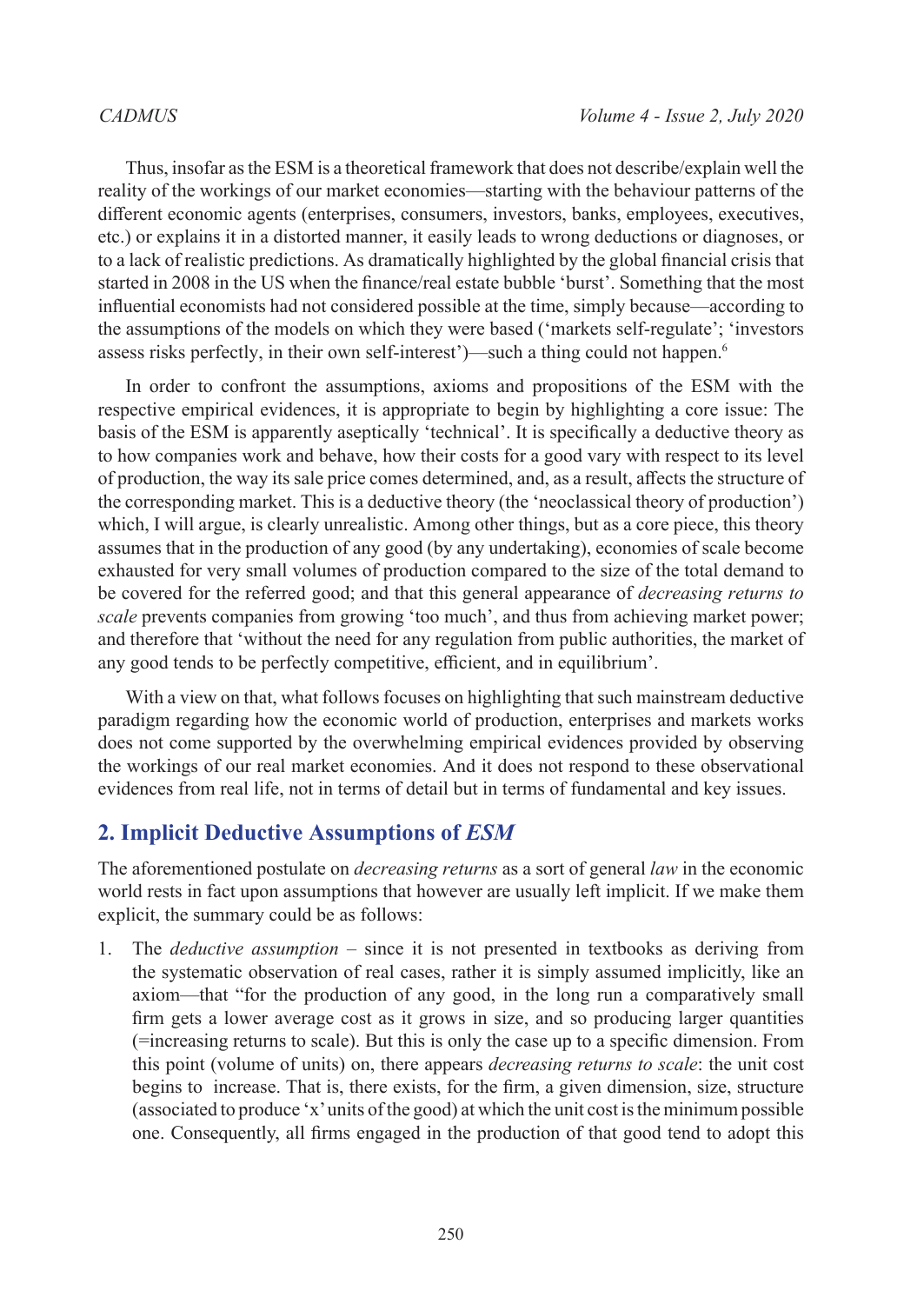dimension: The one associated with the *optimal scale of production,* 'x' units of product\*, because it allows each of them to operate with the (same) minimum average cost."

2. the *auxiliary hypothesis*—also usually implicit—that the market demand for the good in question—for a price close to the firms' unit cost—Q units, is—with rare exceptions (natural monopolies)—many times greater than the optimal sale of production for a firm ('x' units).





Certainly, from this deductive assumption (I) on the world of costs and firms, and this auxiliary hypothesis (II) on the relative size of market demand for each good—along with other assumptions, like that any (private) undertaking operates with full productive efficiency—the theoretical proposition follows that "without any public intervention, the market for any good (product or service) will end up having 'a great number' of firms supplying it; (as many as  $Q/x$ ). All of them being as clones: the same technology, size (that associated with producing 'x' units) and efficiency; and, therefore, the same unit cost. All of this automatically giving way to full competition in this market (a perfectly competitive market). And so for any good, with some exceptions (situations of natural monopoly).

This is in fact the core postulate of the neoclassical 'theory of production'—which in turn constitutes the nucleus of the core model of mainstream economics: the *General equilibrium of Competitive Markets*. A model that can also be considered as an elegant way of formally expressing Adam Smith's metaphor of the *invisible hand*—by means of adding more assumptions to it and expressing it in mathematical terms. In the words of Philip Klein:

 "A consensus presentation today of the central thrust of microeconomic theory, all derived from a vast elaboration of Smith's invisible hand, might run as follows. If we assume pure competition (that is, we consider many buyers and sellers, each too small to affect market price) of homogeneous products and assume as well that competition is perfect (resources are mobile, all agents have perfect knowledge of all alternatives available to them) then we can consider fairly completely the normative implications (of the standard model)." (Klein 2006: 20).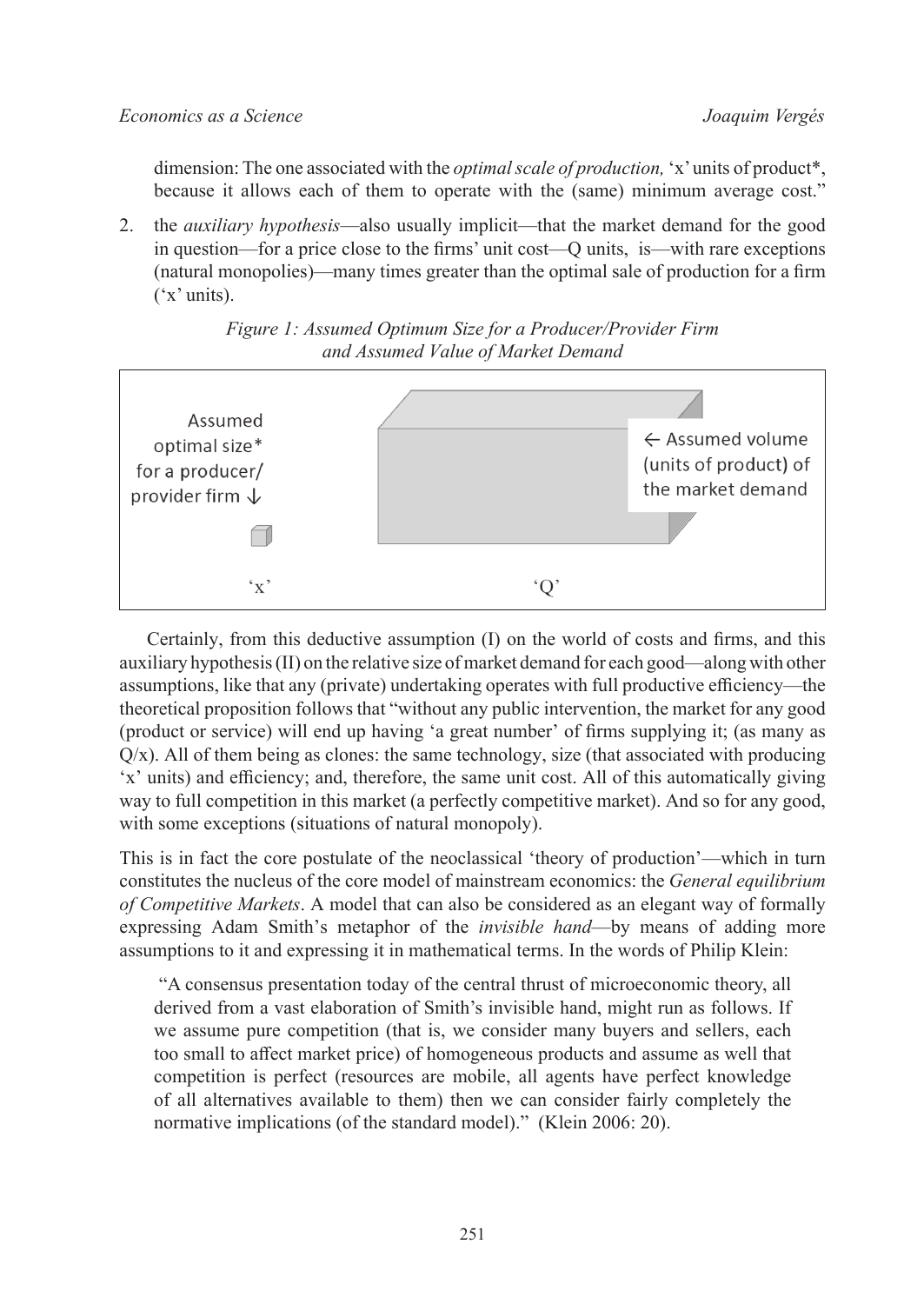In addition to the aforementioned nucleus—assumptions (I) and (II)—the ESM also rests on other assumptions that are presented as mere simplifications. Two of these are key in the whole picture: first, that "there is no inequality in income and wealth distribution in society"; second, "the labour market is free (unregulated); and (therefore) there is full employment". Though, indeed, these<sup>[7](#page-10-6)</sup> may be regarded rather as oversimplifications, since they inevitably condition the realism of the model's deductions. To these assumptions/oversimplifications there must be added other simplifications; such as "there are no externalities (those nonmonetary *costs* and *benefits*, generated by economic activities without being reflected by markets)"; that "a firm produces only one product/service"; that "these are homogenous, not-differentiable in the eyes of potential buyers (in terms of quality, variants, performances, etc.)"; and that "there is no foreign trade".

*"David Ricardo completely ignores the presence of increasing returns, and it is Ricardo more than any other single individual who has set the tone of modern economics." – Kenneth Arrow*

Any non-economist with some experience in the business world will probably be surprised by this mainstream theory describing the workings of our market economies based on private or, if preferred, capitalist enterprises. To start with, the aforementioned deductive assumption (I) that there is a 'natural' economic ceiling to the size of any firm, 'beyond which it is not interested in growing because its unit cost would soar'. To a non-economist it will be obvious that this assumption does not generally correspond to the business and market realities that can easily be observed. In fact, the dominant picture we can see in the real business world is quite the opposite: companies having a tendency to sell as much as possible, to increase their level of activity (structure, production, sales), and to grow as much as they can, precisely as a way of increasing their competitiveness (lower unit costs) and/or market share (i.e. market power)—in order so to increase or maintain their profits.

### **3. The Unrealism of the** *decreasing-returns-to-scale* **Assumption**

In any case, the extensive generic evidences provided by the observation of the economic and business world shows us, in addition to the aforementioned tendency of firms to grow—that the most general pattern of the relationship between *unit cost* and a *firm's scale of operation (size)* is that: the average cost of a good tends to be indefinitely constant (or somewhat decreasing) from a certain volume of production/size (optimal *minimum* scale). This scale or firm size depends on the good in question and on the technological possibilities and factors' prices at the time.

In other words, what it shows to be more common in reality is a situation of *constant* (or *increasing) returns to scale* for ever-increasing volumes of production, rather than *decreasing returns to scale*. And, consequently, there is a tendency for producer companies to grow in size—and so in market share.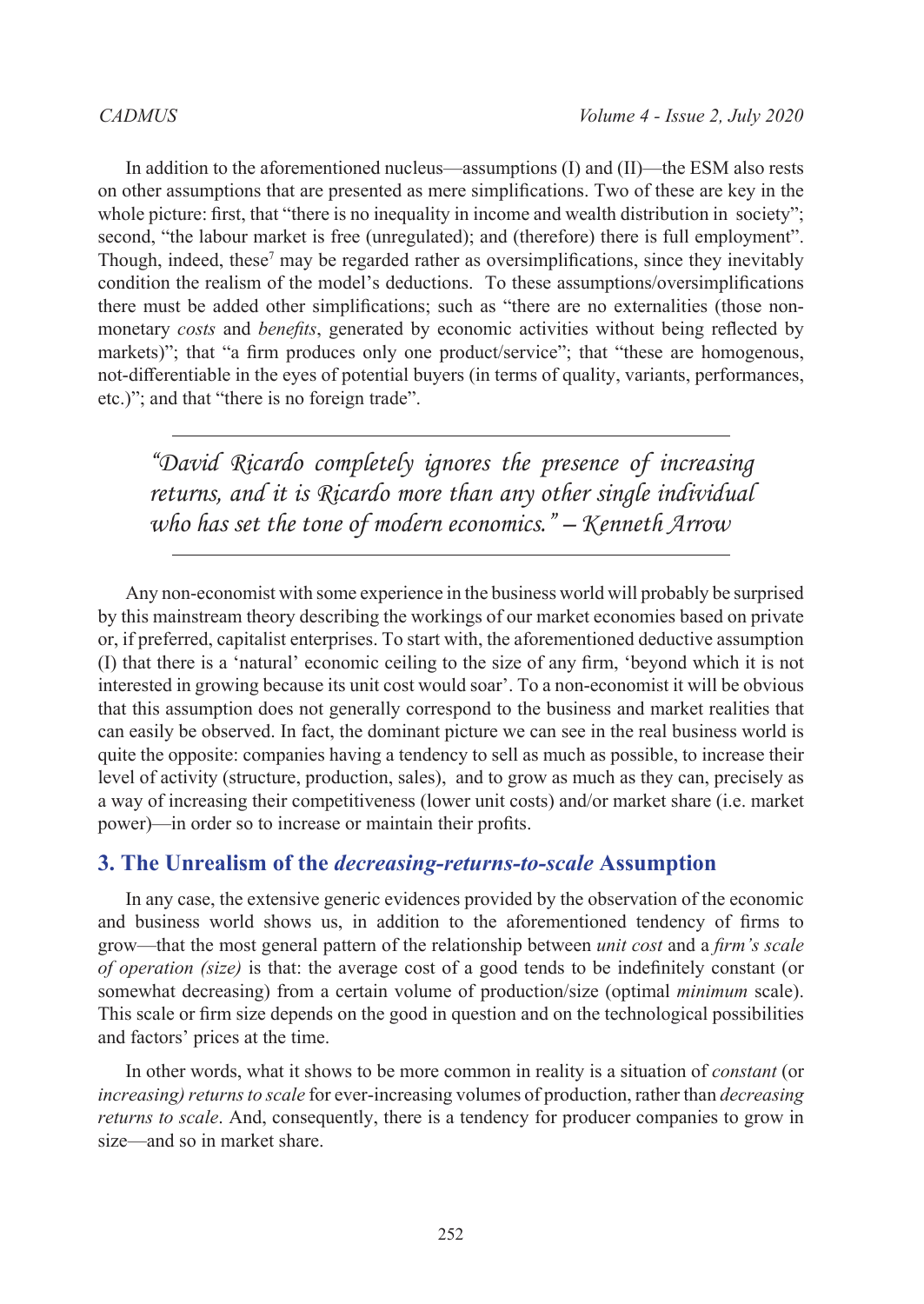It will not be too surprising that this unrealism of the traditional 'decreasing returns' assumption (i.e., rising average cost) had been repeatedly 'denounced' by some leading economists; who also pointed to the obvious, and predominant, real cases that show quite the opposite: companies producing a good under *increasing* returns conditions: with a lower unit-cost as the volume of units increases. Although he was not the first to do so, Piero Sraffa already highlighted the unrealism of the deductive assumption on the emergence of decreasing returns beyond a certain (comparative small) volume of production/size of a company:

 "Everyday experience shows that a very large number of undertakings and the majority of those which produce manufactured consumers' goods work under conditions of individual *diminishing costs*. Almost any producer of such goods, if he could rely upon the market in which he sells his products being prepared to take any quantity of them from him at the current price, without any trouble on his part except that of producing them, would extend his business enormously. (Sraffa, 1926: 543)."

And some paragraphs later, (when he refers to the neoclassical theory's assumption of a 'U'-shaped behaviour for the long-run average cost function),

 "Business men, (…) would consider absurd the assertion that the limit to their production is to be found in the internal conditions of production in their firm"

In the same vein we can cite, for example, Blaug (1968: 465-6; 1985; 456-7). As well as Lancaster (1981:200), when he points to the obvious fact of the possibility, for any firm producing a given good, to decide double, triple,…, *replicate* the corresponding *optimalefficient plant-size*. That is, the pure logic of (at least) *constant returns*, rather than decreasing returns, given the obvious possibility of the replicability-within-a-firm. In other words, it is a matter of not confusing "production unit or plant" with "firm". Something that had already been pointed out by Bekestein (1975) in his more specific work on the matter: the factual evidence on the *replicability*, within a firm, of the corresponding, *optimal* (cost-efficient) *production unit*. An evidence he illustrated with the concept of "multi-plant firm".

Cohen is another academic who continued Sraffa's *claim*, by insisting on the overwhelming evidence on the matter; and in particular by asking why such evidence was still not considered by leading academics in mainstream economic theory. His answer: Because admitting such evidence invalidates the model of *perfect competition* and *general equilibrium* held by that economic theory:

"These *auxiliary assumptions* (of *diminishing marginal returns in the short run and decreasing returns to scale in the long run*) provide (to the neoclassical theory) a basis for questioning and discounting empirical evidence of non-increasing costs and thereby retaining the theory.' (…) *The theory of the cost conditions of the firms was derived from the conditions necessary for equilibrium in a perfectly competitive industry rather than being derived from historical observation of firms*. It is this procedure that accounts for both the empirical inconsistency of the theory and why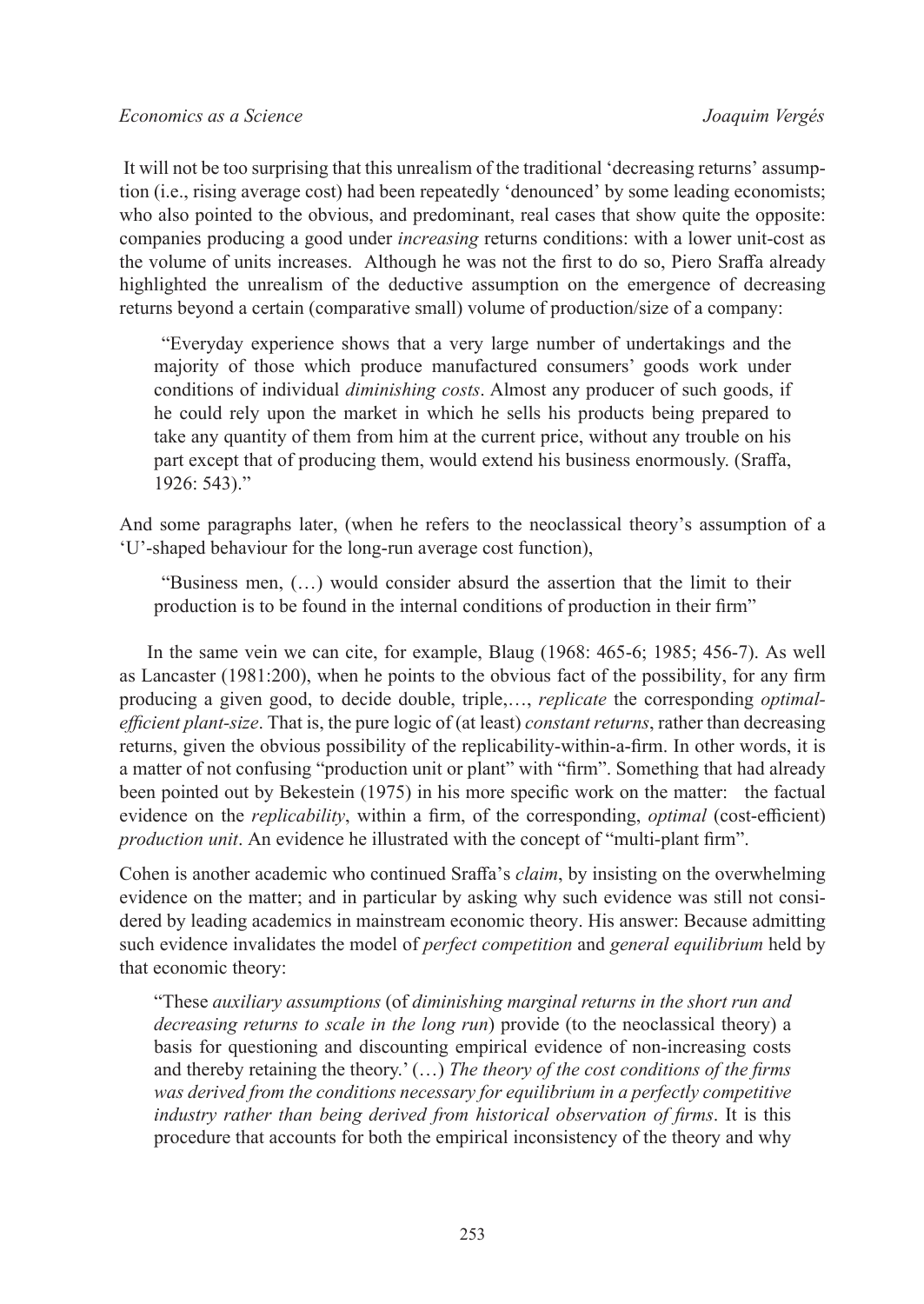it cannot be sacrificed without sacrificing the more general theoretical framework of equilibrium economics." (Cohen, 1983: 218); (italics mine).

*"The reason the Ricardian assumption of decreasing returns remains valid is probably because this assumption is needed in ESM to postulate an automatism toward competitive markets."* 

Mansfield, on the other hand, sums up the inconsistency of the ESM regarding empirical evidences as follows:

 "(an) interesting conclusion of the empirical studies is that (...) (in*) the long-run* average cost function in most industries seems to be L-shaped… not U-shaped. That is, there is *no evidence* that it turns upward, rather than remaining horizontal, at high output levels (in the range of observed data)' (1994: 242)"

Furthermore, the authors of the popular textbook on industrial economics, *Economics of Industrial Organisation*, Williams Shepherd and Joanna Shepherd, note in their text—when analyzing the empirical observations available—the non-evidence of decreasing returns to scale for firms. And they also underline what they consider to be the surprising, repeated and old ignorance of this reality in the ESM field, in economics in general and in most microeconomics texts in particular (Shepherd & Shepherd, 2004, 5<sup>th</sup> Ed.; 162-6). Philip Klein has also argued himself in the same vein in his 2006 work (Klein, 2006: 27-9).

And in some way so did even Arrow himself—who along with Debreu (also a Nobel laureate, in 1983) brought the mathematical rigor of the *general equilibrium* model, and the assumptions required by that, to its highest level—when he asserted,

 " .. (to) deplore the failure of David Ricardo and his mainline successors to grasp this important aspect of Smith's thought. (..). *David Ricardo completely ignores the presence of increasing returns*, and it is Ricardo more than any other single individual who has set the tone of modern economics." (..)

 "It was Cournot (1838) who first explicitly classified the laws of returns. He was primarily interested in the effects of returns on pricing and output, the theory of value as we may say. One hundred and sixty years later, not a great deal has been added to Cournot's work, which, along with Mill's, was the main source for Alfred Marshall's synthesis. There are many individual observations of great importance in Marshall's work, many more than in Cournot or Mill, but *the increasing returns passages remain isolated from Marshall's central core of competitive equilibrium theory*." (Arrow, 2000: 172) ; (italics mine).

Nonetheless, it is the traditional 'ricardian' assumption of *decreasing returns to scale* in the long run (i.e., increasing unit cost) that continues to dominate the academic/professional landscape in economics. In spite of it being an untenable assumption given the overwhelming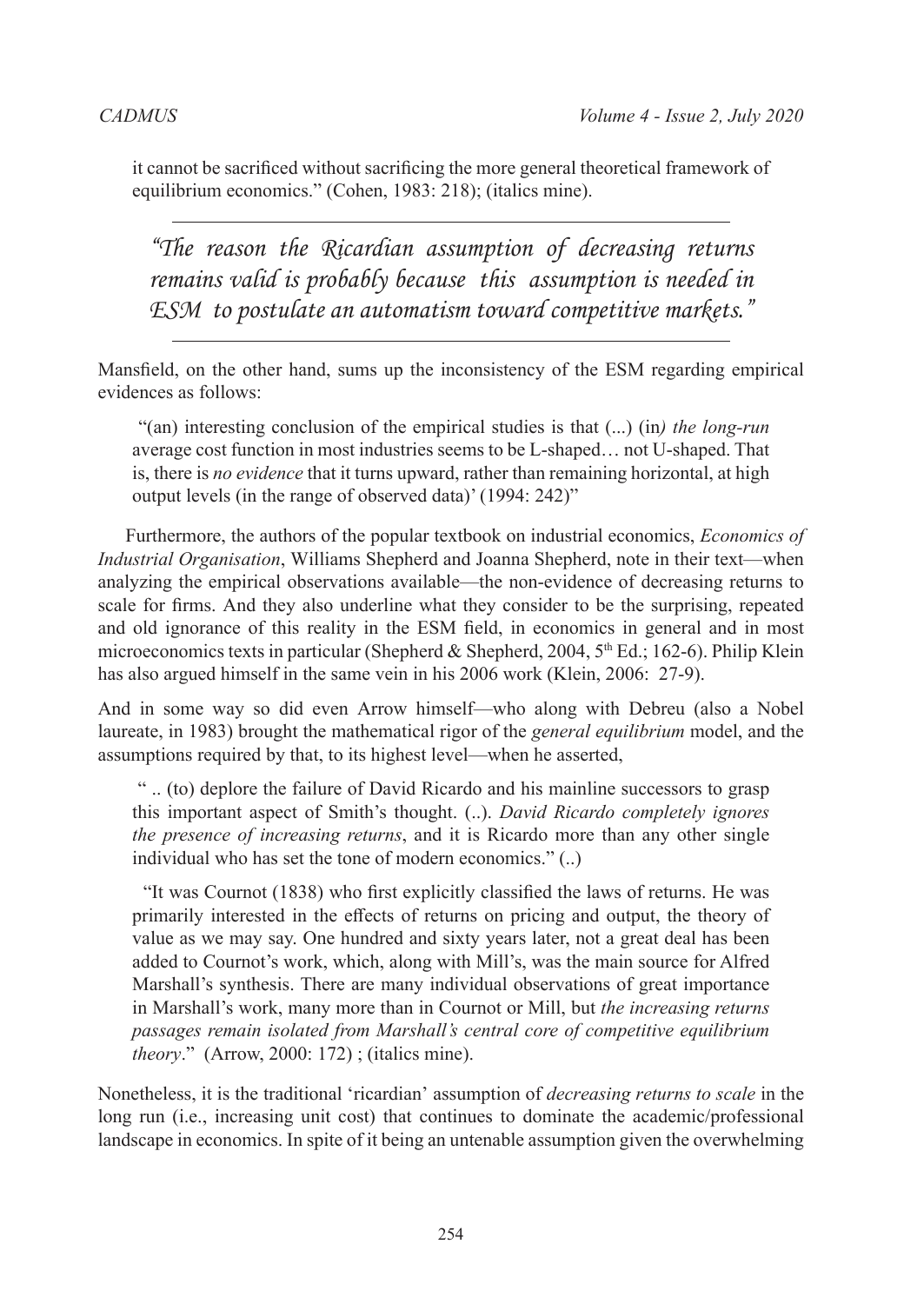empirical evidence about. The reason it remains valid despite everything is probably because (as Cohen points out in the paragraph cited above) this assumption is needed in the ESM in order to postulate an automatism toward competitive markets. Certainly, the theoretical assumption of *decreasing returns* (in the production of any good, from a comparatively small volume-of-units/size-of-firm, relative to the size of the demand for the good) is a key piece to then postulate the general equilibrium of competitive markets. By way of example:

".. in the case of decreasing cost industries, no long run competitive equilibrium can exist …", (Mas-Colell et al., 1995: 336);

".. if the efficient scale of operation is large relative to the size of market demand, it could well turn out that the equilibrium number of active firms is small. In these cases, we may reasonably question the appropriateness of the price taking assumption .." (ibid.: 338).

To which we might add that those cases the above quotation refers to are not (as implicitly suggests) a kind of particular, minority situation in the real economic world but rather the general pattern in it.

### **4. Conclusions**

The unrealism of the traditional deductive assumptions implied in the ESM—to underpin its thesis that business growth will be constrained by the inevitable emergence of decreasing returns to scale—is obvious. However, such a theory, the so-called "U-shaped" hypothesis (referring to the diagram used in textbooks to represent the long-run average cost in relation to the volume of units—for any good), remains the dominant element in academic texts and most reference textbooks. Or, as noted above, it is the hypothesis that is adopted in standard economic theory (basically, microeconomics) to formalize mathematically the "general equilibrium of competitive markets" and the thesis and postulates derived from it.

What is the likely explanation for this? In spite of its unrealism, this "decreasing returns" hypothesis and its mathematical formulation is necessary to sustain the equations-system model of the 'general equilibrium of competitive markets'; and thus to give way to postulates such as "a free-market economy will necessarily lead to the overall situation of many firms competing for each product or service; thereby achieving a general equilibrium, which is socially optimal in terms of economic welfare."

In the same way ESM also requires the auxiliary hypothesis (usually implicit, like an axiom) that "the normal case is that the volume of units  $(x)$  that allows any enterprise to produce a given good at the lowest possible average cost, is many times lower than the volume of units (Q) that the market demands for that good". Without both these unrealistic assumptions, the deduction on automatism toward competitive markets and the mathematical model of the *general equilibrium* of mainstream economics cannot be sustained. No one can sustain the normative economic policy message all of that conveys: that "it is better not to regulate markets, since they self-regulate, thanks to the strong ('perfect') competition that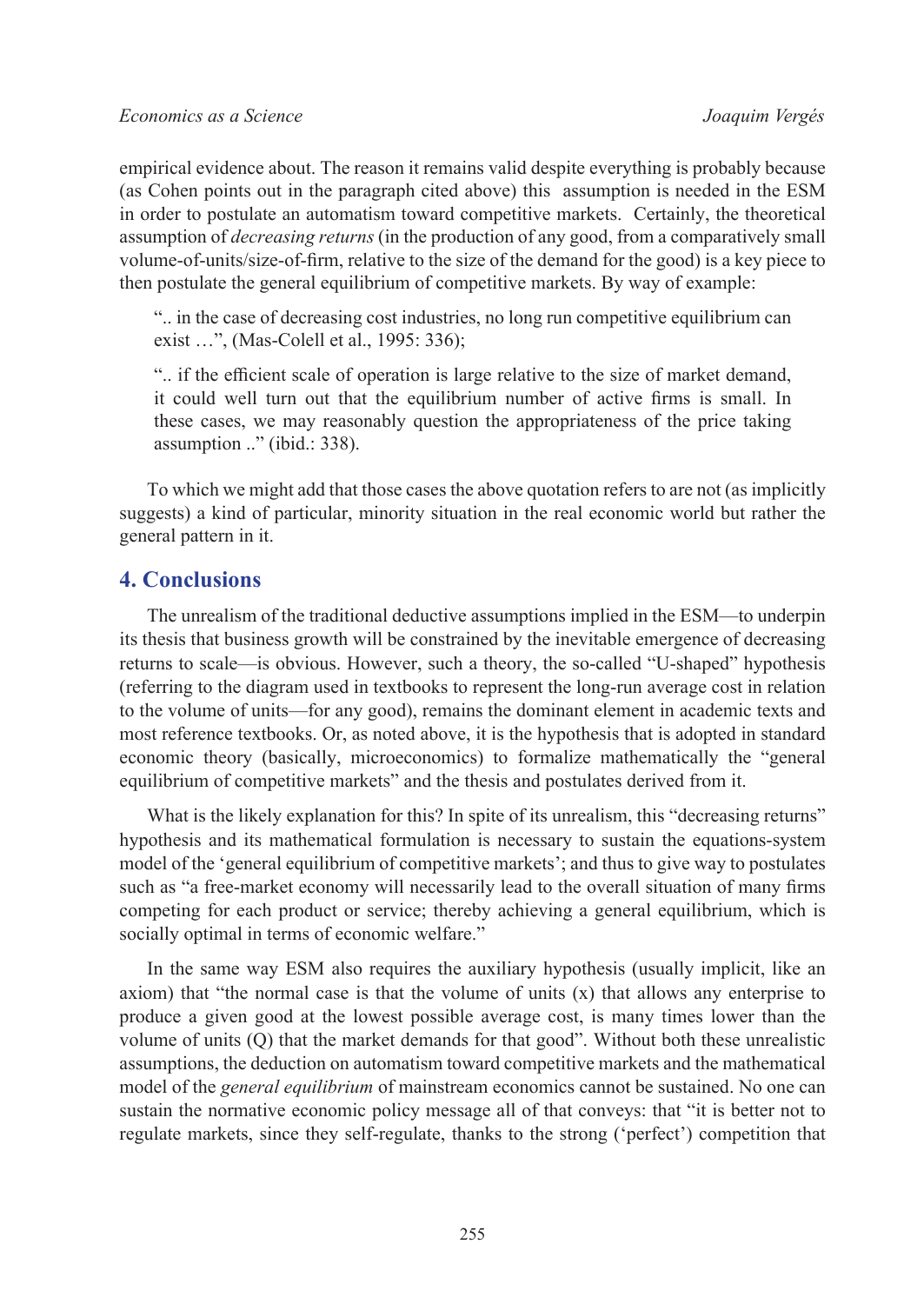the free-play market automatically generates; and that this also makes the price for a product equal to its marginal cost, which in turn—given that private firms are perfectly cost-efficient matches the respective average cost. So that, in equilibrium, firms' profits are null (sic); etc."

*"Key assumptions underpinning ESM should be rejected on the grounds of the overwhelming empirical observations, and therefore we should proceed by revising or rejecting the model accordingly."*

To look at the matter from another angle, ESM—considered as a theory to explain the essential elements and overall workings of the economic system, our market economies‒, does not actually explain the system or does not explain it well. And not just regarding technical specificities or secondary details but regarding fundamental issues of the real economic world.

Following the scientific method, it is the accumulation of observations about economic reality—the patterns of behaviour of people and groups as economic agents, as well as of the relevant quantitative variables—which allow us to refine, reformulate or change the initial hypotheses. Empirical observations are fundamental to draw inferences or inductive propositions on the regularities that define the reality under analysis. And thus allows to revise and improve the previous theory; so giving way to a better, useful explanatory scheme, or theoretical model, of that part of the reality: the workings of a market economy based on private firms.

From this overview, key assumptions underpinning ESM should be rejected on the grounds of the overwhelming empirical observations, and therefore we should proceed by revising or rejecting the model accordingly.

There is no doubt that, in terms of the scientific method, a formal explanatory scheme on how market economies work will never be perfect. Among other things because we are dealing with a reality where the patterns, ingredients and structures of which may change over time. However, there is a broad spectrum between imperfection and misrepresentation. And, certainly distorted ideas of a given social reality—whether as a result of insufficient knowledge, the misapplication of knowledge, or some other cause—can easily lead to flawed, if not counterproductive, collective decisions, policies and practices. And if such distorted ideas are imparted as *the* standard academic description, in textbooks, classrooms and texts by the respective professionals, the problem grows, with implications. Something that is particularly relevant in the social sciences fields today.

*Author Contact Information Email: [Joaquim.Verges@uab.es](mailto:Joaquim.Verges@uab.es)*